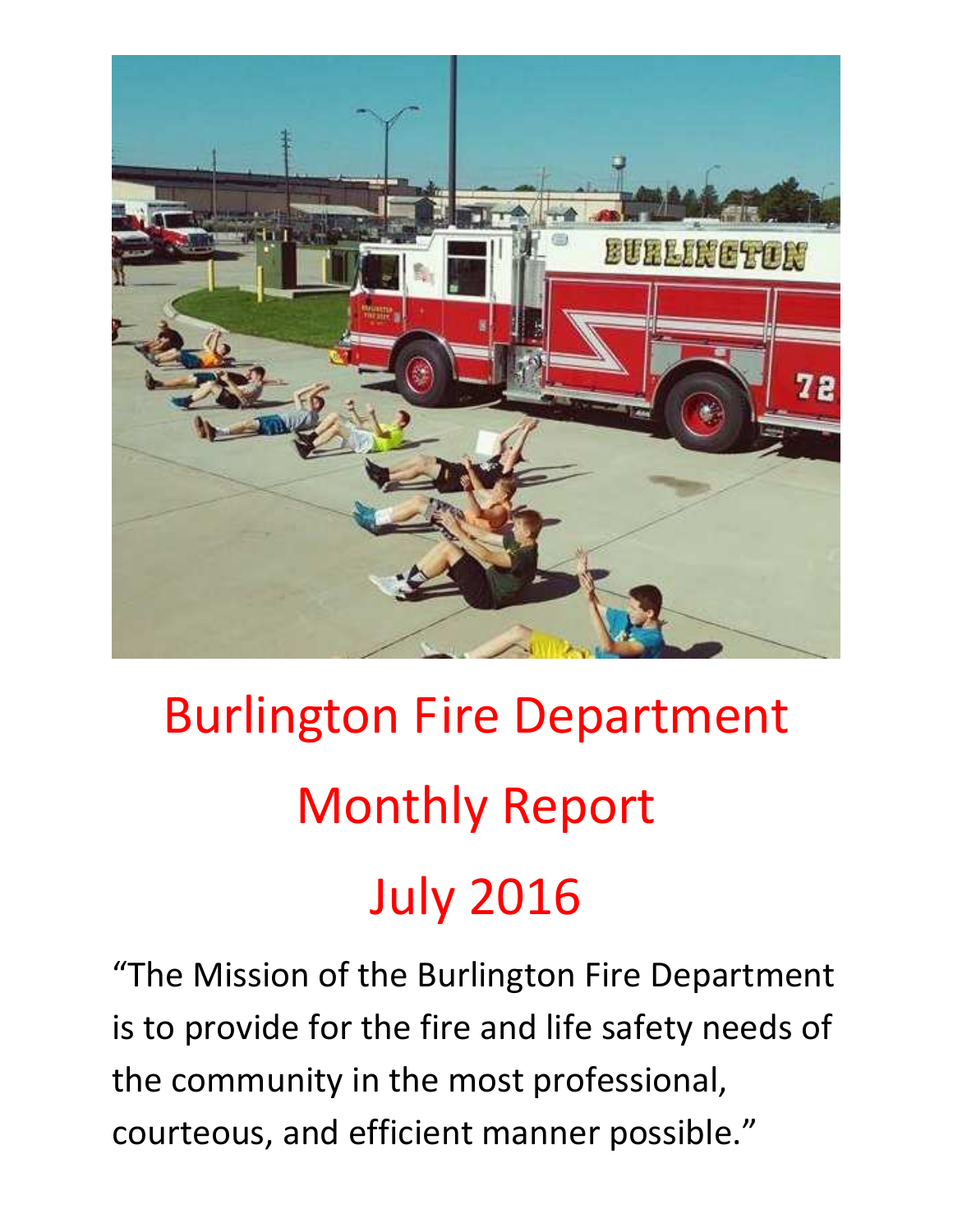#### **Operations**

We had 427 calls for service in July with 316 of those calls being in the city limits of Burlington. Compared to the first 7 months of last year our total call volume is up by 156 calls including an additional 196 EMS calls. Our average response time for ambulance calls within the city limits was 5 minutes and 38 seconds. The time starts when DESCOM tones us out and ends when we arrive on scene. This includes Priority 2 calls which are non-emergency (no emergency lights or sirens) responses.

 July 22-26, crews provided EMS standby for the Iowa National Guard Fitness Camp in Middletown. Several members also participated in the physical fitness workouts and team building exercises. Over 100 area high school students attended the 5 day camp that not only included physical fitness but also included lessons on leadership, sacrifice, and community service.

 Prior to attending the Des Moines County Firefighter's Association meeting in July, Deputy Chief Ryan and Chief Trexel participated in a county-wide communications study forum. A representative from Ehlert & Associates was present to discuss current issues related to radio communications (fire and EMS) throughout the county.

#### **Fire Prevention**

 In addition to several ongoing fire investigations, Fire Marshal Crooks completed 30 inspections in July. A variety of fire code violations were noted including improper or missing address numbers, open electrical boxes, blocked exits, items hanging on fire sprinkler pipes, and non-operating exit and emergency lights. Crews installed 36 smoke alarms and 2 carbon monoxide detectors in July.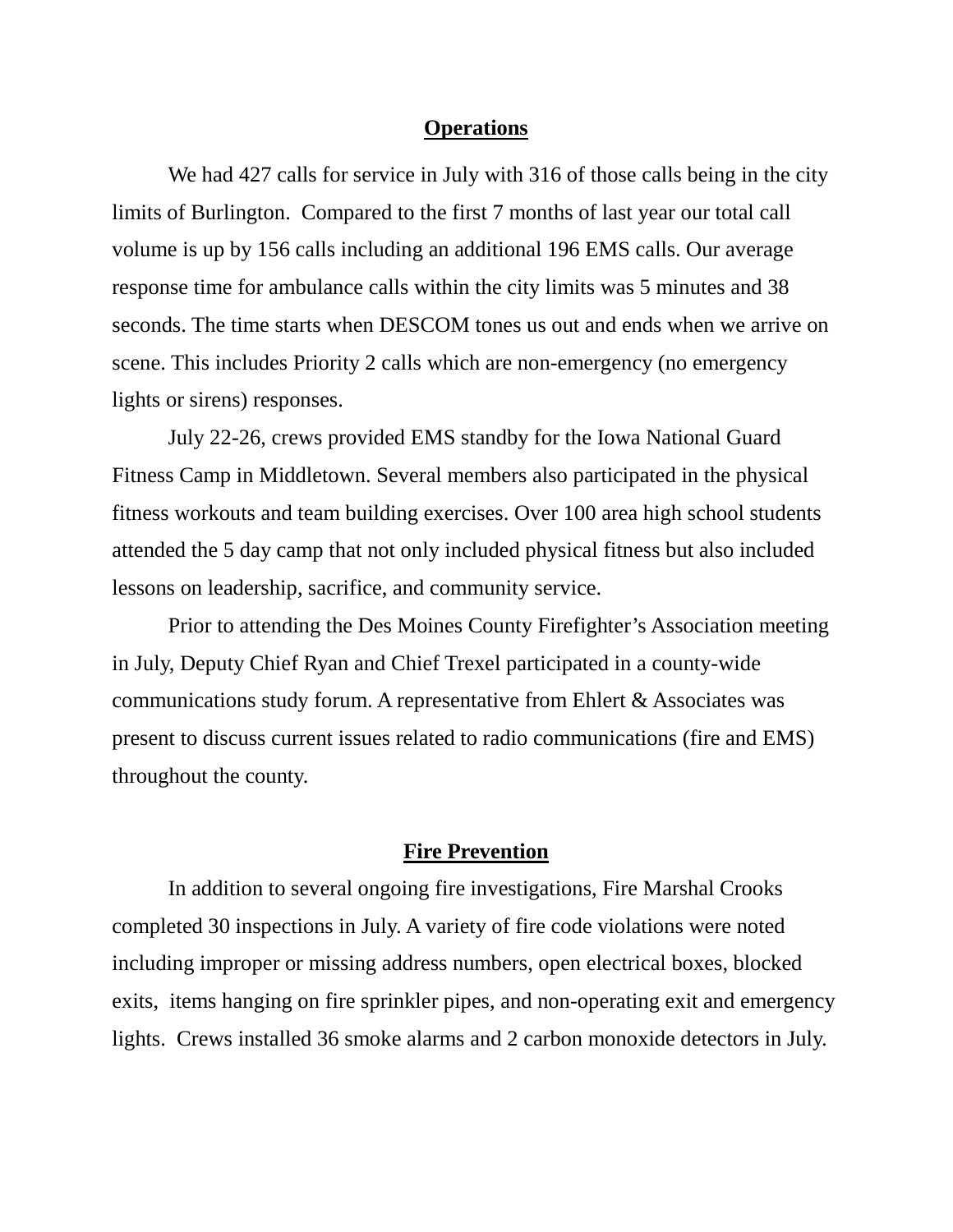## **Training**

 There were 287 hours of training completed in July. All three shifts received training from Heather Butterfield from the Iowa Donor Network on the organ donation referral process. Shift 3 utilized the Dankwardt Pool for both a tactical fitness class and water rescue training.



## **Other Activities**

- Crews provided fireworks standbys for several area fireworks shows.
- Deputy Chief Ryan attended the Henderson County EMS Association meeting.
- Chief Trexel attended Executive Analysis of Fire Service Operations and Emergency Management at the National Fire Academy.

Respectfully Submitted,

Matt Trexel

Fire Chief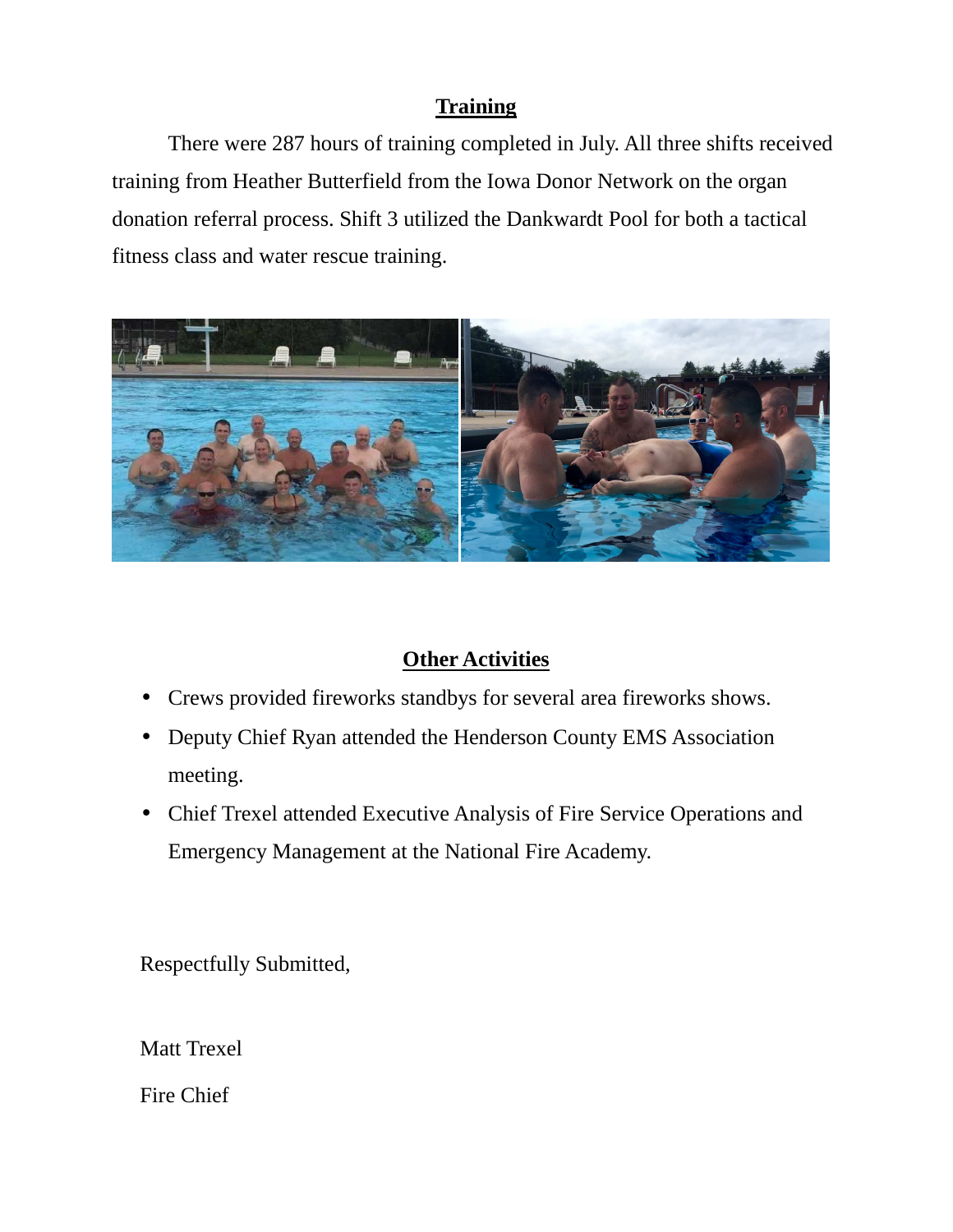**Incident Type Report July 2016** 



#### **Responses By District July 2016**

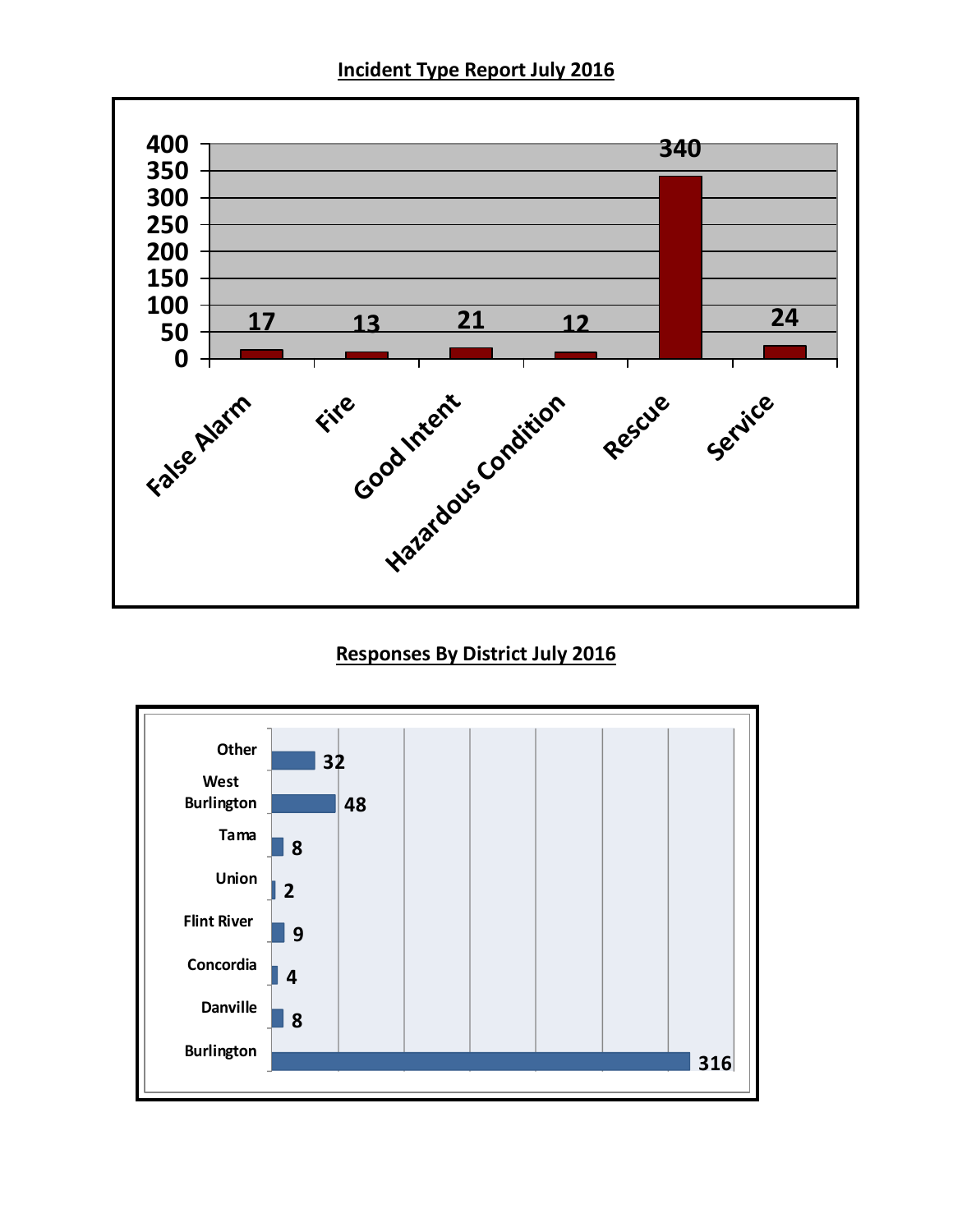### **Administrative Summary - July**

| <b>Assignments</b>                         |              |            |
|--------------------------------------------|--------------|------------|
| <b>Completions (July 1-31)</b>             |              |            |
| Users with completions:                    | 41           | 95%        |
| Total completions:                         | 467          |            |
| <b>Overdue Assignments (as of July 31)</b> |              |            |
| Users with assignment(s) that are overdue: | 30           | <b>70%</b> |
| Total overdue assignments:                 | 158          |            |
| No Assignments (as of July 31)             |              |            |
| Users with no assignments:                 | $\mathbf{1}$ | 2%         |

| <b>Users</b>                                            |    |     |
|---------------------------------------------------------|----|-----|
| Log-ins $(\text{July } 1-31)$                           |    |     |
| Users who have logged in:                               | 40 | 93% |
| <b>Credentials</b>                                      |    |     |
| Users with credentials expiring next month<br>(August): | 0  | 0%  |

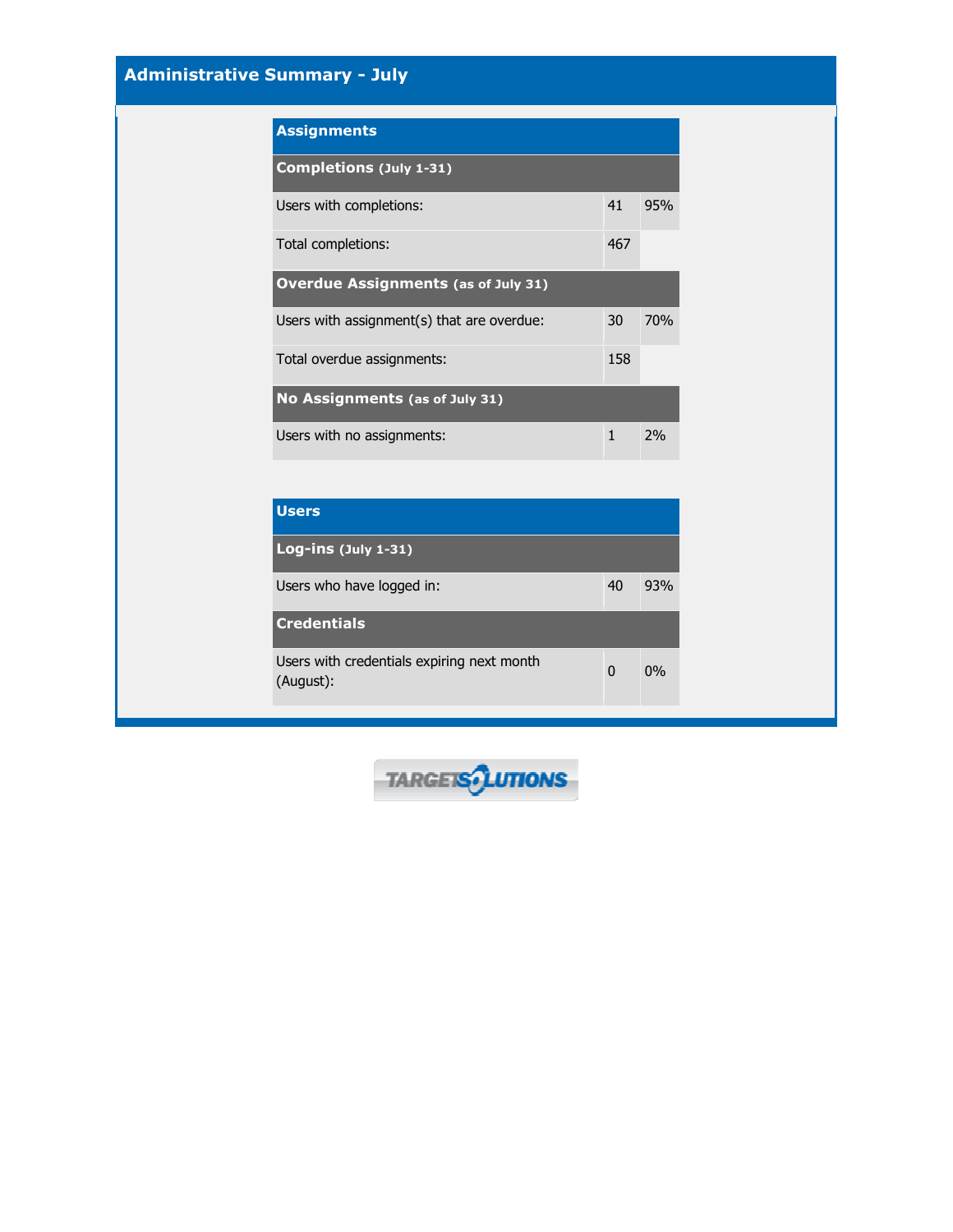Report Date Range: 07/01/2016 to 07/31/2016

| <b>Destination</b>                            | <b>Count</b>   |                |
|-----------------------------------------------|----------------|----------------|
| Ft. Madison Community<br>Hospital             | 1              | <b>Details</b> |
| <b>Genesis Medical</b><br>Center(East Campus) | 3              | <b>Details</b> |
| <b>Great River Medical</b><br>Center          | 228            | <b>Details</b> |
| OSF St. Francis Center                        |                | <b>Details</b> |
| <b>Other Clinic/Doctors</b><br>Office         |                | <b>Details</b> |
| Police/Law<br>Enforcement                     |                | <b>Details</b> |
| Residence                                     | $\overline{2}$ | <b>Details</b> |
| Roseville Rehab and<br><b>Health Center</b>   | 1              | <b>Details</b> |
| St. Lukes Regional<br><b>Medical Center</b>   |                | <b>Details</b> |
| University of Iowa<br>Hospitals and Clinics   | 9              | <b>Details</b> |

## Age Breakdown and the state of the Burlington Fire Dept (IA)

Report Date Range: 07/01/2016 to 07/31/2016

| <b>Type</b>          | Count |                |
|----------------------|-------|----------------|
| Pediatric $(0 - 13)$ | 16    | <b>Details</b> |
| Adult (14 - 64)      | 193   | <b>Details</b> |
| Senior (65+)         | 127   | <b>Details</b> |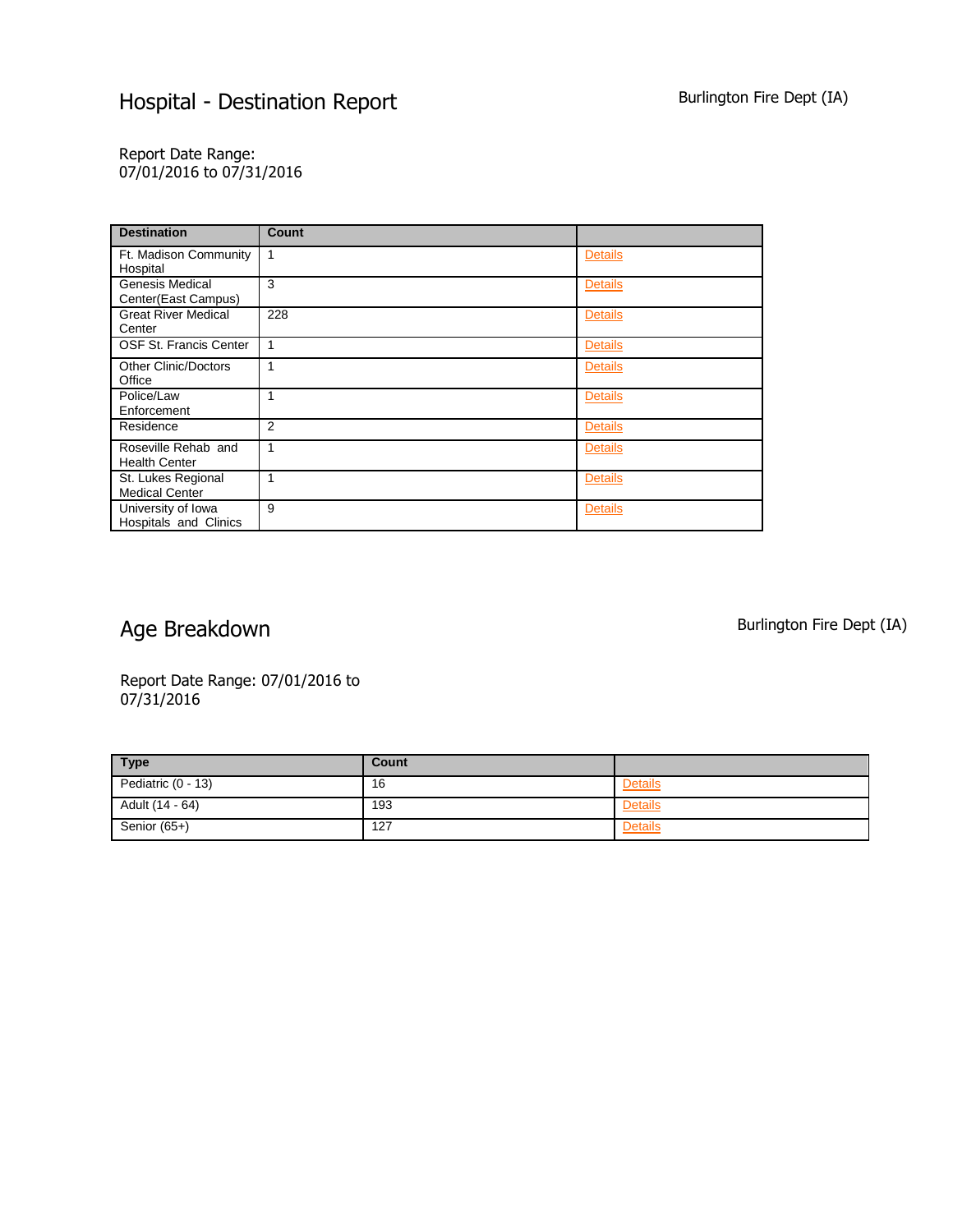# Treatments By Unit Burlington Fire Dept (IA)

Report Date Range: 07/01/2016 to 07/31/2016

| <b>Treatment</b>                         | <b>Unit751</b>  | <b>Unit752</b> | <b>Unit753</b> | <b>Unit754</b> | <b>Unit755</b>  |
|------------------------------------------|-----------------|----------------|----------------|----------------|-----------------|
|                                          |                 |                |                |                |                 |
|                                          |                 |                |                |                |                 |
|                                          |                 |                |                |                |                 |
|                                          |                 |                |                |                |                 |
| 12 Lead EKG                              | 13              |                | $\overline{4}$ |                | 13              |
| <b>AED</b>                               |                 |                |                |                | $\overline{1}$  |
| Air Adjunct                              |                 |                |                |                | $\overline{2}$  |
| Alerts                                   | $\overline{1}$  |                |                |                |                 |
| Bandage                                  | 3               | $\mathbf{1}$   |                |                | $\overline{7}$  |
| Cardioversion / Defibrillation           | $\overline{5}$  |                |                |                | $\overline{2}$  |
|                                          |                 |                |                |                |                 |
| <b>Contacted Medical Control</b>         |                 | $\overline{2}$ | $\mathbf{1}$   |                | 5               |
| CPAP                                     |                 |                | $\mathbf{1}$   |                | $\overline{2}$  |
|                                          |                 |                |                |                |                 |
| <b>CPR</b>                               | $\mathbf{1}$    |                |                |                | $\overline{3}$  |
| Dual Lumen Airway (King or<br>Combitube) |                 |                |                |                | $\overline{3}$  |
|                                          |                 |                |                |                |                 |
| ECG (4 Lead)                             | $\overline{37}$ | $\mathbf{1}$   | 11             | 3              | $\overline{72}$ |
| EtCO2 monitoring                         | $\overline{2}$  |                |                |                | $\overline{1}$  |
| <b>Field Termination</b>                 |                 |                |                |                |                 |
| Intubation                               | $\mathbf{1}$    |                |                |                | $\overline{5}$  |
| IO                                       |                 |                |                |                | $\overline{4}$  |
| IV                                       | 58              | 2              | 12             | $\mathbf{2}$   | 94              |
| <b>Medication Administration</b>         | 32              |                | 12             | $\mathbf{1}$   | 63              |
|                                          |                 |                |                |                |                 |
| Nebulizer                                | $\mathbf{1}$    |                |                |                | $\overline{3}$  |
| Oxygen Adminis                           | 16              |                | 5              | $\overline{3}$ | 35              |
| Spinal Immobilization                    | 4               |                | 3              |                | 10              |
| Splint                                   |                 |                |                |                | $\overline{2}$  |
| Suction                                  | $\overline{1}$  |                |                |                |                 |
| <b>Thermal Treatments</b>                |                 |                |                |                | $\mathbf{1}$    |
|                                          |                 |                |                |                |                 |
| Ventilation                              |                 |                |                |                | $\overline{2}$  |
|                                          |                 |                |                |                |                 |